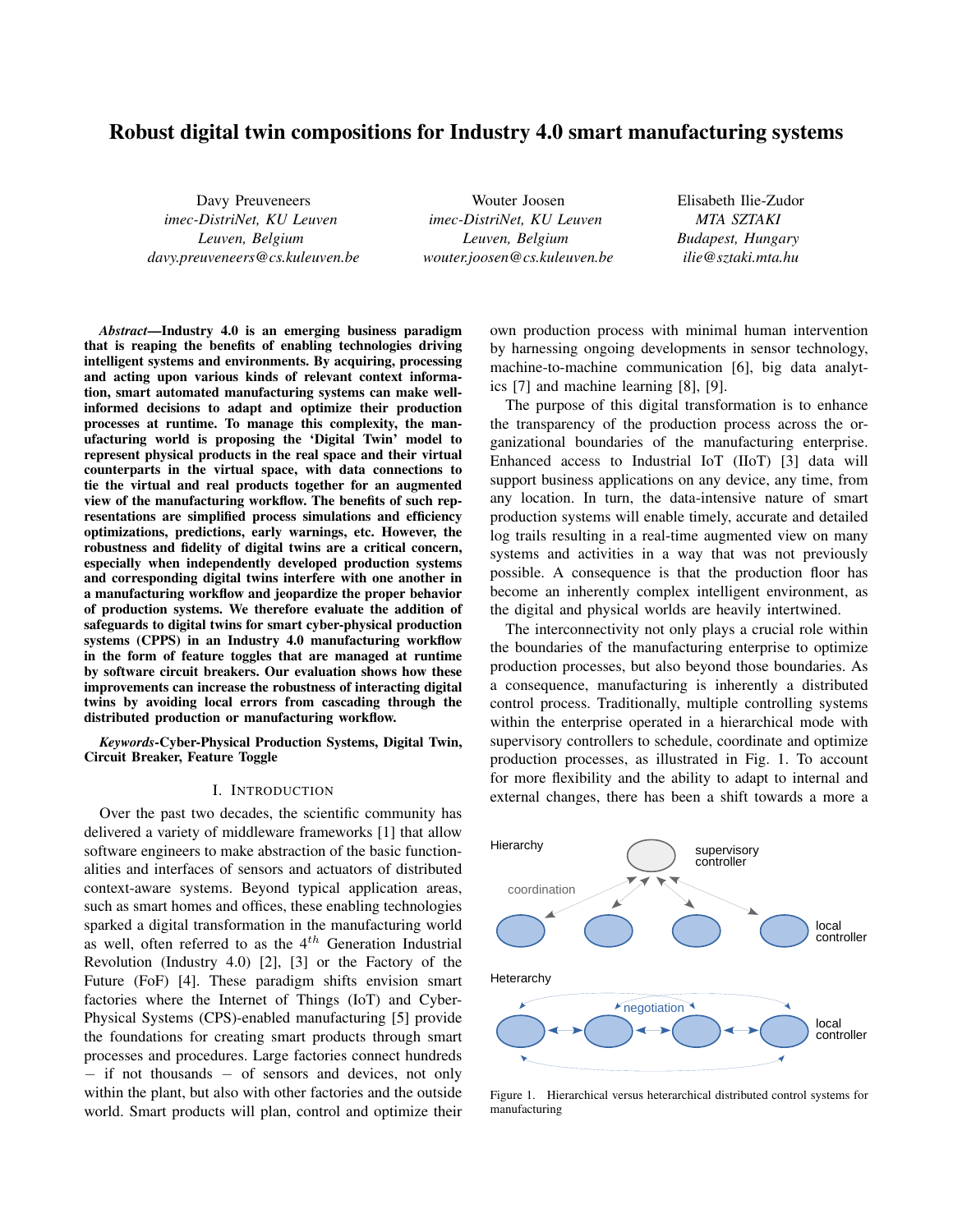

Figure 2. High-level representation of a digital twin in Industry 4.0 applications

heterarchical manner of operation where such supervisory controllers are not present. In the world of networked production with multiple stakeholders in complex manufacturing and production workflows, the overall control process will be inherently a hybrid combination of hierarchical and heterarchical cooperating processes. It is clear that an error or fault in one production process may interfere with processes elsewhere, possibly without a supervisory controller able to monitor or intervene in the negotiation or coordination between these processes.

To manage the ever increasing complexity of larger and larger automated production networks, the manufacturing world proposed the Digital Twin [10], [11] model to represent physical products in the real space and their virtual counterparts in the virtual space, with data connections to tie the virtual and real products together. Matthew Mikell and Jen Clark<sup>1</sup> of IBM defined the concept as follows:

*The digital twin is the virtual representation of a physical object or system across its life-cycle. It uses real-time data and other sources to enable learning, reasoning, and dynamically recalibrating for improved decision making.*

As such, the Digital Twin concept enables an abstraction layer that simplifies simulation, augmentation, visualization and prediction of many Industry 4.0 processes, as depicted in Fig. 2.

During the development of such sophisticated digital twins, ensuring and maintaining consistency among the physical and virtual spaces is not straightforward when each of these spaces is driven by their own application logic and business rules. The problem of local errors may be further

<sup>1</sup>https://www.ibm.com/blogs/internet-of-things/iot-cheat-sheet-digitaltwin/

aggravated when multiple smart systems and processes in a manufacturing workflow are developed independently, but react to similar contexts, or create circumstances where multiple digital twins focusing on different objectives interfere with one another. Guaranteeing the reliability and robustness of digital twins - especially under unusual conditions that stress the assumptions of the individual system - remains a non-trivial challenge. Robust intelligent systems [12] always ensure acceptable performance, and this both under ordinary conditions and those that the developers and operators did not anticipate.

The main contribution of this work  $-$  building upon our previous work  $[13] -$  is (1) the addition of safeguards in the design and implementation of Industry 4.0 digital twins by means of feature toggles, and (2) improving their reliability at runtime by managing these feature toggles using software circuit breakers to avoid local errors from cascading through the distributed manufacturing workflow.

After reviewing relevant related work in section II and a motivating scenario in section III, we discuss our approach for safeguarding digital twins in smart factories in section IV. In section V, we illustrate and evaluate the approach on a prototypical Industry 4.0 workflow. We conclude in section VI summarizing our main insights and we identify interesting topics for further research.



**Business intelligence in the cloud**

Figure 3. Networked production and concerted manufacturing processes

### II. BACKGROUND AND RELATED WORK

This section provides an overview of relevant concepts and related work in the area of digital twins, feature toggles and circuit breakers.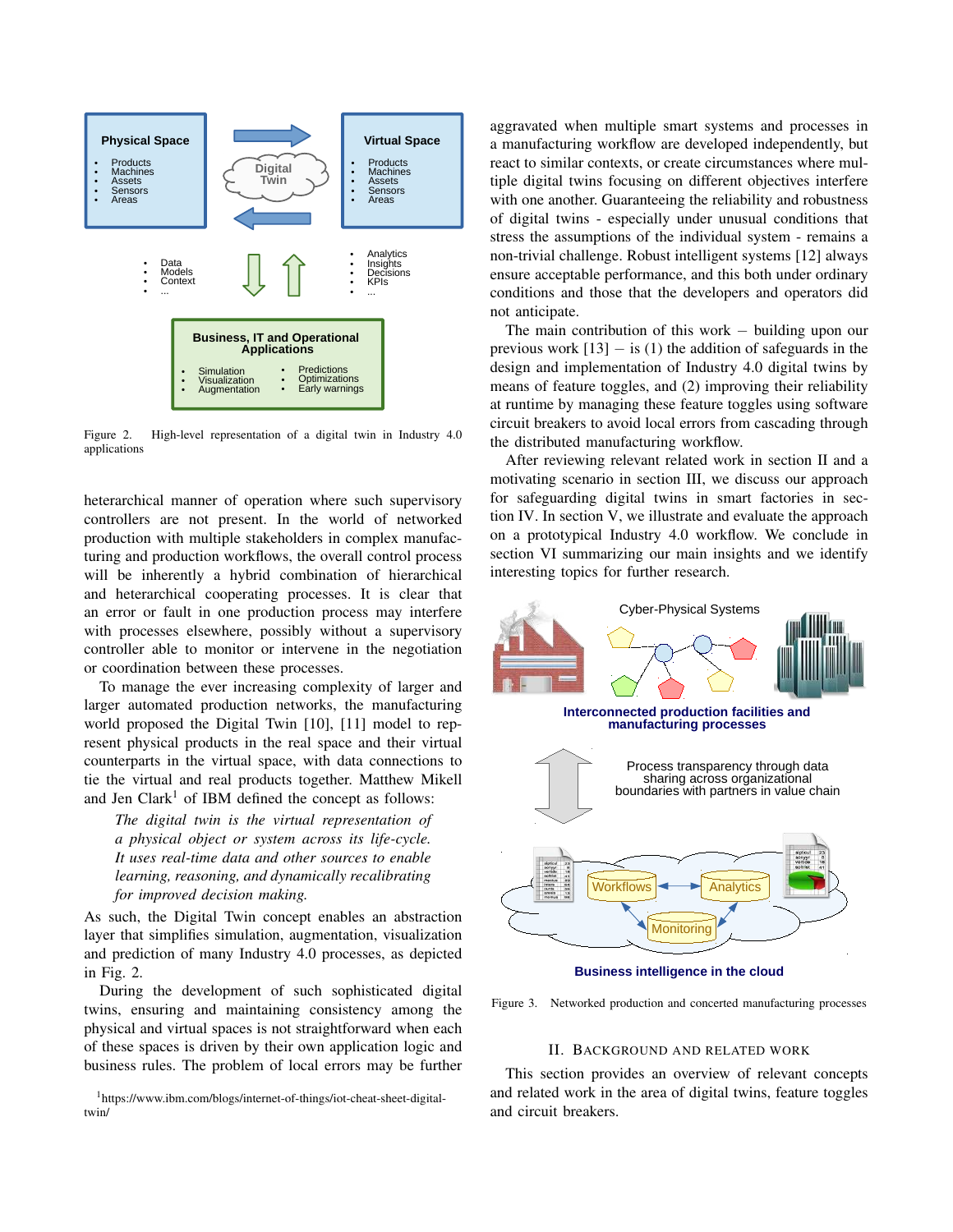# *A. Industry 4.0 networked production and digital twins*

With networked production as a key feature of Industry 4.0, people, machines and business processes will interact with one another to enable personalized products through flexible, resource-efficient and cost-effective manufacturing. Interconnected systems will be linked to cloud services for remote monitoring and data analytics to optimize production plans, enable proactive maintenance, and respond quicker to continuously changing customer requirements. The factory of the future will leverage data-accessing and dataprocessing services available on the internet to support dataintensive business processes and time-critical applications, as depicted in Fig. 3.

The notion of a digital twin [10], [11], [14] is not clearly defined. For some, it refers to a virtual representation of a physical object or system that captures all manufacturing defects, including the wear and tear of the object while in use [15], [16]. For others, it reflects a digital and historical profile of a product or process, based on massive and realtime measurements from connected sensors that can help engineers understand not only how products are used by real customers in real-time, but also how they will perform in future scenarios and changing circumstances [17]. The augmented views created by digital twins help optimize business processes and improve customer satisfaction.

While digital twins can support the entire product lifecycle, including product design, manufacturing, and service, the reliability of digital twins is a concern that is often overlooked. Indeed, the implicit assumption is that digital twins themselves, both in isolation and especially in complex compositions of distributed manufacturing workflows, do not fail. This is the challenge we aim to address in this work using some software engineering best practices, including feature toggles and circuit breakers.

# *B. Orchestration and choreography of distributed manufacturing processes and workflows*

Orchestration and choreography [18] are two well-known composition strategies in the domain of service-oriented architectures to build business processes from multiple individiual web services. These concepts are to some extend related to the hierarchical and heterarchical modus operandi of manufacturing control systems. Orchestration, on the one hand, assumes control from one stakeholder's perspective when interacting with internal and external web services. Choreography, on the other hand, reflects a more collaborative interaction allowing each involved stakeholder to describe its part in the interaction.

Schulte et al. [19] propose virtual factories that bridge service-oriented computing and service-based workflows with the Internet of Things. Similar to the typical roles of a service requester, a service provider and a service registry in a service-oriented architecture, they propose service providers, service consumers and virtual factory brokers as essential roles of the virtual factory. The latter role is in charge of controlling and governing the virtual factory, and uses services to model manufacturing processes and assemble products based on outputs of factories from different business partners. The plug-and-play nature of virtual factories helps enterprises execute cross-organizational manufacturing processes as though they were being carried out within a single company.

In [20], Mangler et al. prosented a Domain Specific Language (DSL) underpinning the Cloud Process Execution Engine  $(CPEE)^2$ , a modular simple and lightweight service oriented workflow engine. The DSL is an alternative to the XML-based BPEL language, while the engine supports multiple execution languages (such as BPEL, YAWL, BPMN), interaction protocols (such as SOAP, REST, XMPP) and execution shaping to support ad-hoc changes and custom behavior at runtime. CPEE has been used in the frame of manufacturing applications.

More recently, Velasquez [21] surveyed the state-of-theart on orchestration beyond services in cloud computing, but also addressing the Internet of Everything and fog computing paradigms. The work of Thramboulidis et al. [22] also falls into that category. They propose an IoT-based framework for manufacturing systems that allows manufacturing plant processes to be defined as compositions of primitive cyberphysical microservices adopting either the orchestration or the choreography pattern.

## *C. Feature toggles*

Feature toggles [23] have been initially proposed in the frame of continuous software delivery to incrementally integrate new features into existing applications or to test bug fixes. Feature toggles enable rapid software releases while reducing the probability of integration conflicts. Even after the final software release, these feature toggles can be used to only enable certain features for specific users or to quickly disable a feature that is misbehaving. A feature toggle is typically a variable that is used in a conditional statement to enable or disable a piece of code for testing or release purposes. In the past, such feature toggles were used at compile time to exclude certain features from the application binary. Modern feature toggles, however, allow for switching them at runtime without recompilation of the software.

Martin Fowler<sup>3</sup> describes several types of feature toggles that mainly differ in dynamism and longevity. These feature toggles include *release toggles* to disable incomplete or untested codepaths in production systems, *experiment toggles* for multivariate user testing of different codepaths, and *ops toggles* to control operational aspects of a system's behavior.

Our research leverages feature toggles to characterize the behavior of digital twins at runtime, both under normal and

<sup>2</sup>http://cpee.org

<sup>3</sup>https://martinfowler.com/articles/feature-toggles.html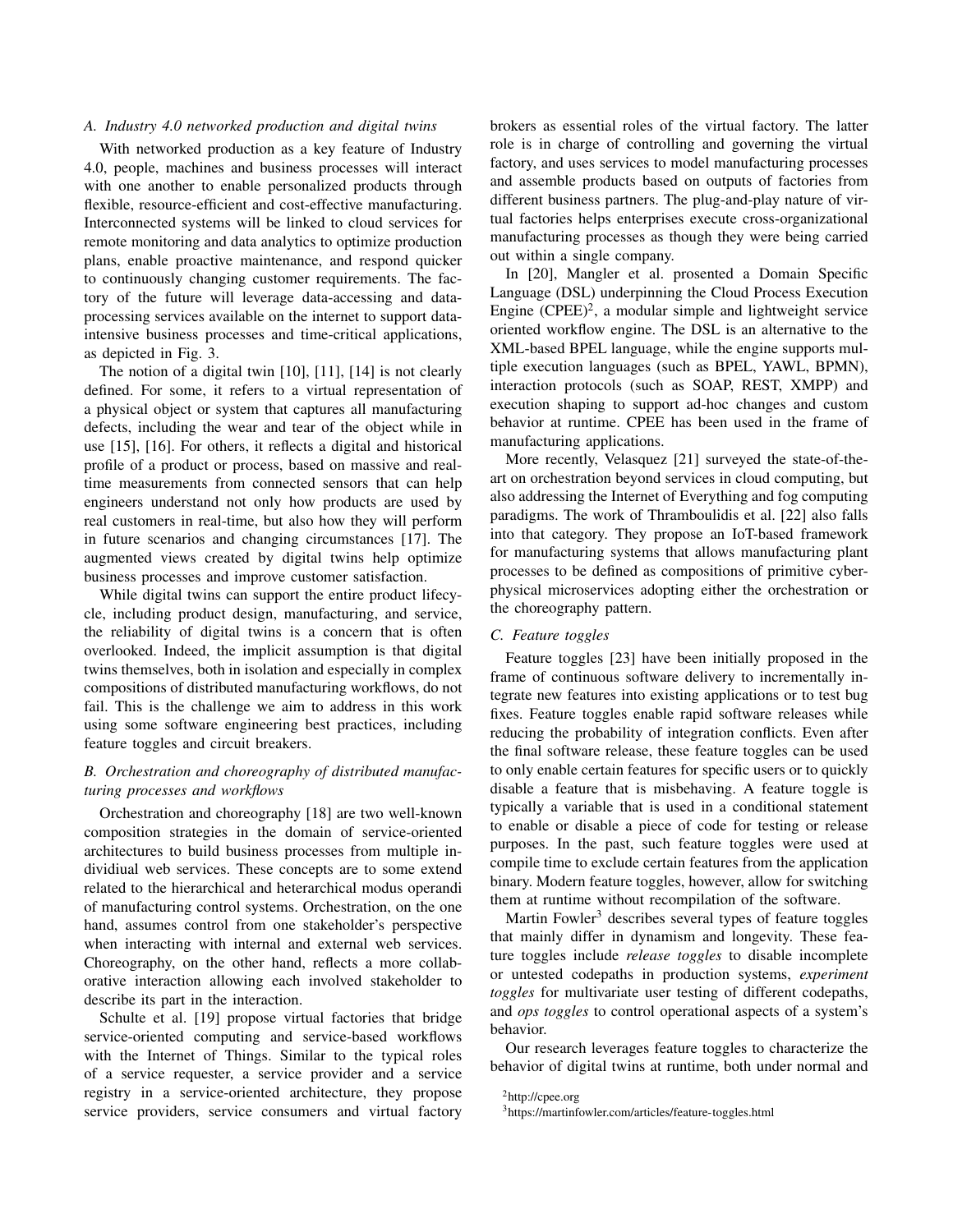

Figure 4. State transitions of a basic circuit breaker

exceptional circumstances. More specifically, certain feature toggles will deactivate automated actions that may negatively influence other digital twins.

### *D. Circuit breakers*

Software-based circuit breakers [24] work in a similar fashion to the electrical ones that toggle a magnetic switch to protect the home automation appliances from excess current on the power lines. In such failure scenarios, the circuit breaker trips from the closed into the open state to break the flow of the current to the home automation appliance. This way, it protects the appliance from breaking down completely.

The state transitions of a circuit breaker are depicted in Fig. 4. Under normal operations, the circuit breaker is closed, allowing the digital twin to operate normally. If an error is detected, the circuit breaker trips and switches from the closed into the open state. As a result, it disables the underlying functionality of the digital twin from being executed, and the corresponding feature toggle from being switched. This will be illustrated in the next two sections with a motivating example.

# III. MOTIVATING USE CASE OF INDUSTRY 4.0 NETWORKED PRODUCTION

Our motivating networked production use case is an orchestration of production systems and services − from the sensor to the business level within the enterprise − with information sharing across the organizational boundaries of the company, possibly with other partners in the production workflow. Indeed, in an Industry 4.0 networked production workflow, multiple application and business processes interact with one another, as defined in Business Process Model and Notation (BPMN) in Fig. 5:

- Vertical integration scenario: Self-guided sensor and actuator networks control production and diagnostic activities in real-time. Cyber-physical systems deliver decision critical information to optimize production plans, reduce costs and improve efficiency.
- Horizontal integration scenario: Machines receive information about the production process from systems



Figure 5. BPMN workflow of concerted processes in networked production

− including those of business partners in the value chain − to enable individualized production.

Zooming in on the manufacturing process in Fig. 5, assume one digital twin (marked in green) uses simulations to reduce cost and optimize the individualized production plan in terms of available raw materials and suppliers. Assume a second digital twin (marked in red) uses various product and environmental parameters and machine learning techniques for quality control and assurance. The goal of the second digital twin is to understand whether the cause of a faulty product is linked to, for example, the supplier of certain components or raw materials, or is rather due to specific temperature and humidity levels during the production process. By ingesting various streams of data, the digital twin can help establish correlations with previous faulty products, and learn patterns to predict whether the quality of the product (or a batch of products) will be subpar.

In isolation, both digital twins may operate without problems. However, due to the implicit dependency, errors may still cascade horizontally throughout the manufacturing system without the proper safeguards in place. This will be demonstrated in the next section with local and distributed failure scenarios.

### IV. SAFEGUARDING DIGITAL TWINS

In this section, we discuss our approach for safeguarding digital twins in smart factories.

#### *A. Implementing digital twins*

With the increasing amounts of data, manufacturing enterprises are exploring big data [25] and analytics technology [26] to (1) identify relevant contexts, (2) transform that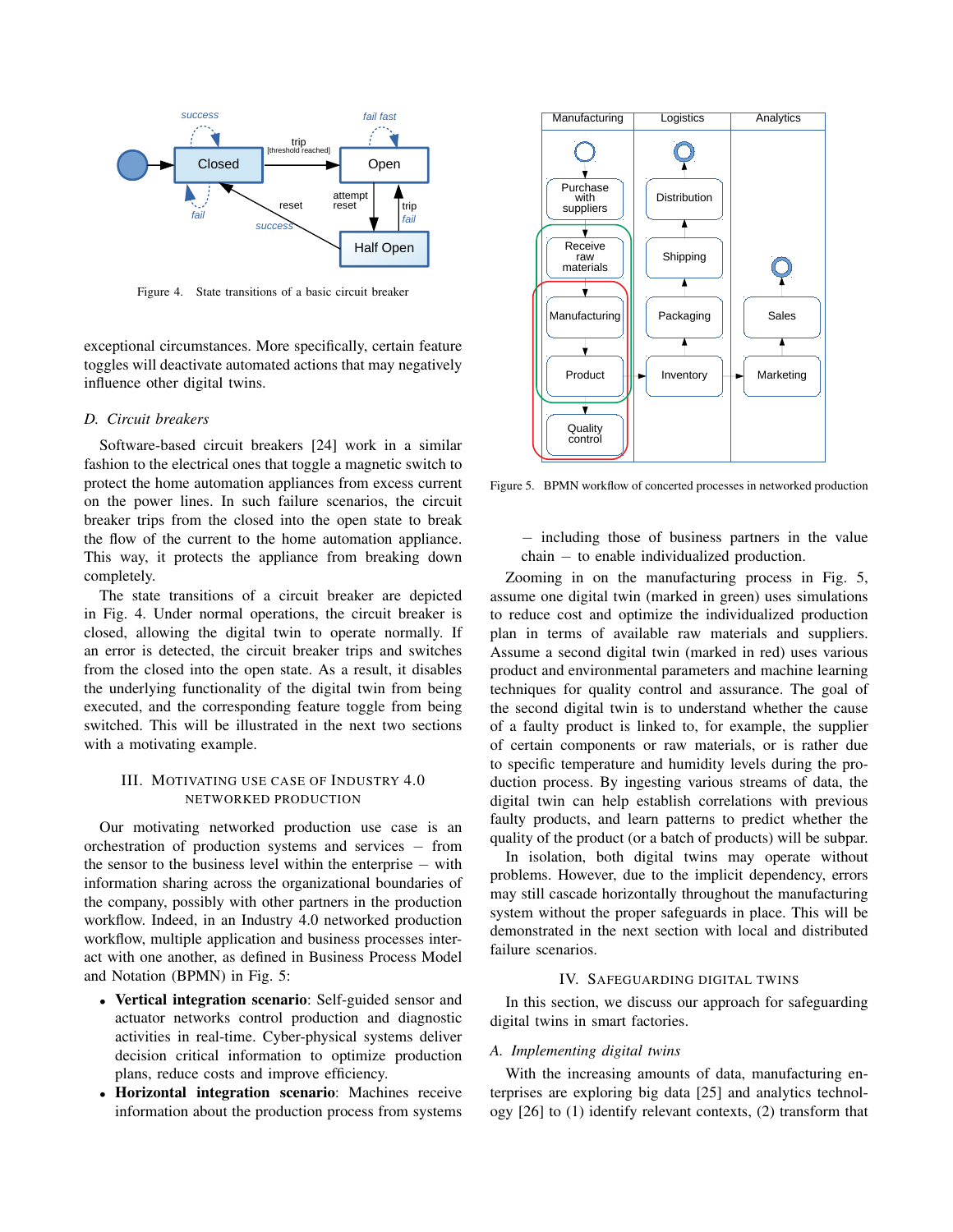

Figure 6. High-level decomposition of the virtual space of a microservice-based manufacturing workflow

data to identify useful patterns and deviations from patterns in real-time. Our proof-of-concept digital twin implementations adopt a microservice architecture [27], [28]. It offers more flexibility to build data intensive applications, when compared to monolithic service architectures. Key features of microservices are that they (1) only provide a limited and clearly defined set of functions, (2) are developed independently in the most appropriate programming language, (3) are stateless and manage their own database, and (4) all run autonomously in their own process.

With microservices, digital twins are developed as compositions of smart data processing endpoints and dumb pipes. The low coupling and high cohesion of such distributed choreographies of independent microservices simplify the introduction of new digital twin functionalities in the data processing workflow, and they allow for each microservice to be developed, deployed, modified and scaled out independently.

Fig. 6 gives a high-level overview of various microservices involved in the manufacturing workflow for individualized production, with the two digital twins marked in green and red, as in Fig. 5.

The behavior of each digital twin can be changed with a software feature toggle, as illustrated below:

# *optimization* {*off, alarm, auto*}: auto *quality\_control* {*off, alarm, auto*}: alarm

In the *off* state, the feature toggle indicates the digital twin is inactive. When configured in the *alarm* state, the digital twin is active, but any trigger (e.g. occurrence of an error) creates an alarm for a human operator, rather than a fully automated response or mitigation effect without a human in the loop. The latter configuration is achieved with the *auto* state of the feature toggle. The initial default configuration of the feature toggle is also indicated per digital twin.

Each digital twin offers a RESTful interface that can be

used by other microservices or digital twins to toggle the state at runtime. In a fully automated configuration of both digital twins, the *Quality Control* digital twin will indirectly trigger the *Optimization* digital twin.

### *B. Local and distributed failure scenarios*

It is clear that whenever bad raw materials are found as the cause of faulty products in the quality assurance stage, this local error will influence the optimization process responsible for individualized production. Whenever raw materials are flagged as bad, they should not be used in future individualized production processes. However, the machine learning algorithms used for quality assurance are not always 100% accurate and may misclassify the cause of a faulty product. If a production flaw is due to a cooling problem during manufacturing (i.e. an environmental parameter), while the classifier mistakenly identifies a raw materials supplier as the cause (i.e. a product parameter), then without failsafes a local error may cascade through the distributed production or manufacturing workflow due to the interactions at the level of product parameters (see Fig. 7).



Figure 7. Interfering digital twins with undesired feature interactions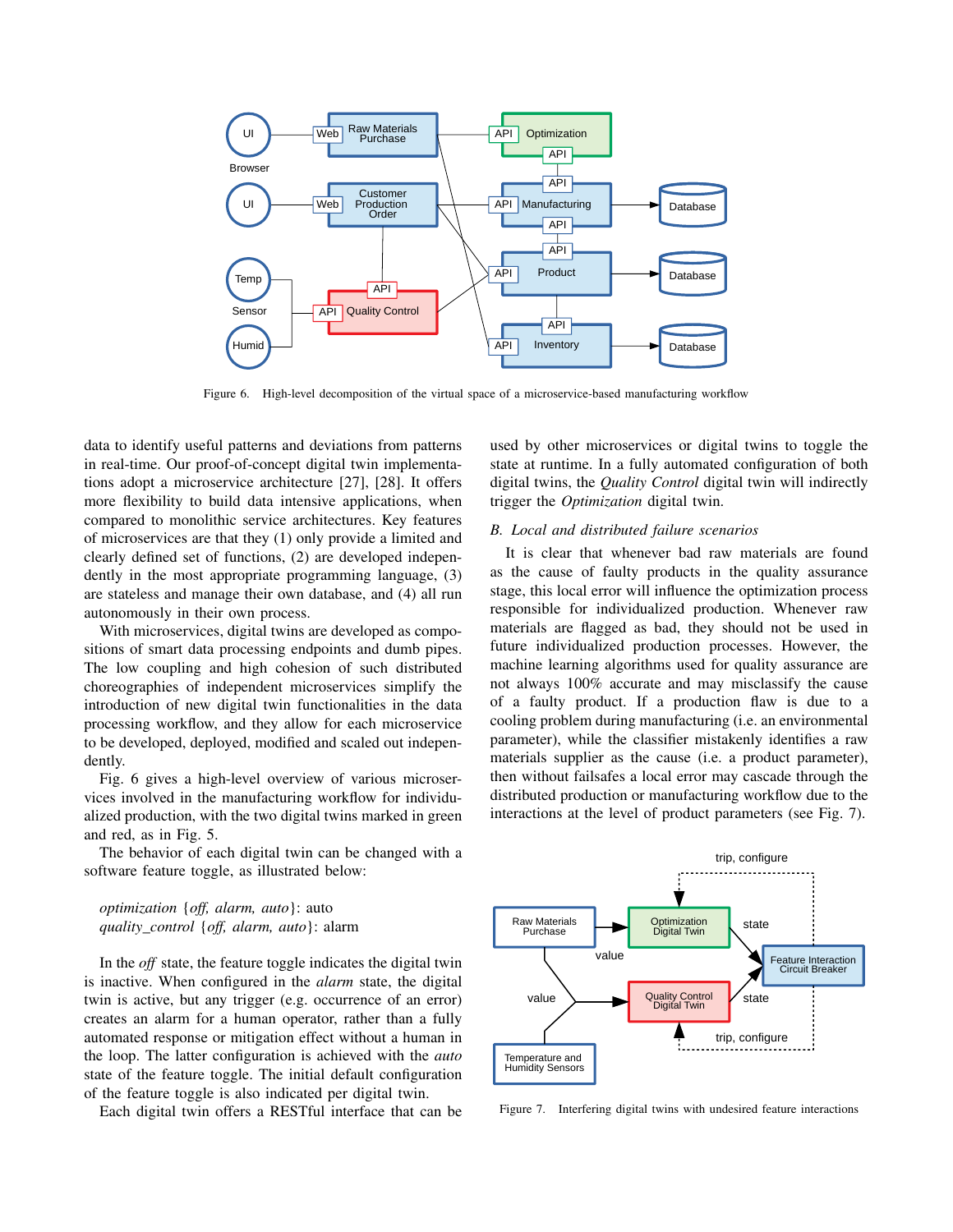```
1 private enum State { OPEN, HALF_OPEN, CLOSED }
2 private int backoffPeriod = 30000;
 3 private State state = State.CLOSED;
 \frac{4}{5}5 public synchronized void reset() {
             6 state = State.CLOSED;
        7 }
 \frac{8}{9}9 public synchronized void trip() {
10 state<sup>'</sup> = State.OPEN;<br>11 new Timer().schedul
11 new Timer().schedule(new TimerTask() {<br>12 public yoid run() {
                  public void run()
                       13 state = State.HALF_OPEN;
\frac{13}{14}<br>\frac{14}{15}15 }, backoffPeriod);
16 }
17
18 public synchronized void execute() {
19 if (state == State.OPEN)<br>
20 return;<br>
22 // Implement quality<br>
23 // classification bas
                  return;21 try {
                   // Implement quality assurance with ML<br>// classification based on environment
23 // classification based on environmental<br>24 // classification based on environmental<br>25 evalProductionQuality();<br>26 // Quality assurance succeeded, so reset<br>28 // clariut breaker<br>28 reset();
24 // and raw material parameters
25 evalProductionQuality();
26 // Quality assurance succeeded, so reset
27 // circuit breaker
                  reset():
\frac{29}{30}30 catch (Exception e) {
31 // Quality assurance did not pass, so trip
32 // circuit breaker
            \frac{1}{3} trip();
\frac{32}{33}<br>\frac{33}{35}\mathcal{E}
```
Figure 8. Java-based implementation of a software circuit breaker wrapping the quality control digital twin

A single digital twin can simply fail due to sensor/actuator connectivity problems. However, when inter-connecting all manufacturing systems and processes, the digital twins can conflict with one another as they depend on the same input parameters. We therefore introduce software circuit breakers into the design of our digital twins to improve the robustness of manufacturing workflows. Fig. 7 depicts a feature interaction circuit breaker that under normal conditions allow the *Quality Control* digital twin to have subpar raw materials to be excluded for further use, and subsequently trigger the *Optimization* digital twin to update the manufacturing workflow. Should the former be erroneous, then the *Feature Interaction* circuit breaker should block the latter from being triggered.

We use a software variant of circuit breakers to protect digital twins and manufacturing systems from malfunctions. We group different kinds of digital twin behaviors per feature toggle, and encapsulate their function in a circuit breaker.

After a local error has been detected, the software circuit breaker is able to reinstate the digital twin functionality after a period of time (i.e. a back-off period). To do so, the circuit breaker automatically shifts from the open into the half-open state and if the next execution of the digital twin succeeds, the circuit breaker resets to the closed state. If the next execution fails again, then the circuit breaker reverts back from the half-open to the open state until the next timeout of the back-off period occurs. Fig. 8 provides a high-level Java implementation with the two functionalities a typical circuit breaker has to offer, i.e. the trip() and reset() methods,



Figure 9. Interaction diagram of two interfering digital twins protected by a software circuit breaker

with a back-off period of 30000 msec to attempt a reset whenever the circuit breaker changes to the State.OPEN state. A more elaborate interaction is depicted in Fig. 9. Whenever the circuit breaker is in the State.OPEN state, the *Quality Control* digital twin does not trigger an update or modification in the *Optimization* digital twin.

The full implementation of the *Feature Interaction* circuit breaker is beyond the scope of this paper, but relies on (1) a data flow diagram that represents all information streams in the distributed manufacturing workflow, and (2) a dependency graph of which components a digital twin can manipulate directly or indirectly. Both combined, the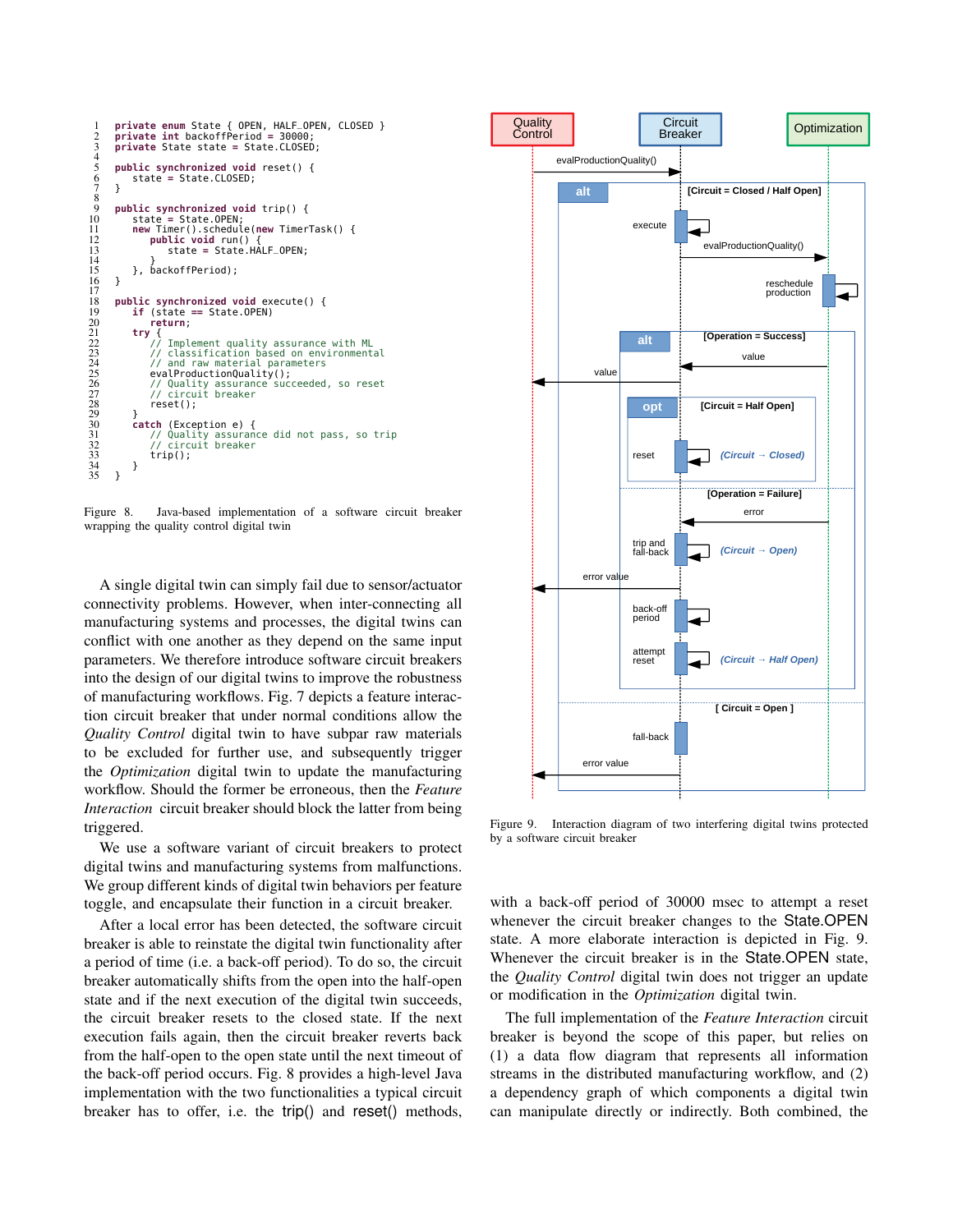| spring                                                                                                                          |                                                                                                                              | <b>APPS</b> | <b>RUNTIME</b>                  | <b>STREAMS</b>   | <b>TASKS</b>       | <b>JOBS</b>    | <b>ANALYTICS</b>             | <b>ABOUT</b>     |  |
|---------------------------------------------------------------------------------------------------------------------------------|------------------------------------------------------------------------------------------------------------------------------|-------------|---------------------------------|------------------|--------------------|----------------|------------------------------|------------------|--|
| <b>Streams</b><br>This section lists all the stream definitions and provides the ability to deploy/undeploy or destroy streams. |                                                                                                                              |             |                                 |                  |                    |                |                              |                  |  |
| <b>Definitions</b><br><b>D</b> Expand All                                                                                       | Create Stream<br><b>D</b> Collapse All                                                                                       |             |                                 |                  | Filter definitions |                |                              |                  |  |
| Name $\triangle$<br>aggregatecount                                                                                              | <b>Definition</b><br>:qualitycontrol.classify > aggregate-counter<br>--name=aggregatecount                                   |             | Status <sup>O</sup><br>deployed | <b>O</b> Details | Undeploy           | <b>Actions</b> | $\blacktriangleright$ Deploy | <b>X</b> Destroy |  |
| alerts                                                                                                                          | :qualitycontrol.classify > field-value-counter<br>--fieldName=cause --name=alerts                                            |             | deployed                        | <b>O</b> Details | Undeploy           |                | Deploy                       | <b>X</b> Destroy |  |
| messagecount                                                                                                                    | :qualitycontrol.classify > counter --name=messagecount                                                                       |             | deployed                        | <b>O</b> Details | Undeploy           |                | Deploy                       | <b>X</b> Destroy |  |
| qualitycontrol                                                                                                                  | sensors --server.port=6020   classify   circuitbreaker<br>--server.port=6030 --websocket.path=/feed<br>--websocket.port=8080 |             | deployed                        | <b>O</b> Details | Undeploy           |                | Deploy                       | <b>X</b> Destroy |  |
|                                                                                                                                 |                                                                                                                              |             |                                 |                  |                    |                | 175                          |                  |  |
| λ<br>classify<br>$\mapsto$ circuitbrea<br>sensors<br>⇨                                                                          |                                                                                                                              |             |                                 |                  |                    |                |                              |                  |  |
| time-to-log                                                                                                                     | heartbeat   convert   log                                                                                                    |             | undeployed                      | <b>O</b> Details | Undeploy           |                | $\blacktriangleright$ Deploy | X Destroy        |  |

Figure 10. Streaming data integration and real-time data processing pipelines in Spring Cloud Data Flow

circuit breaker can identify whether the behavior of one digital twin may interfere with another. In a more fullfledged setup, the circuit breaker would carry out a detailed Root Cause Analysis (RCA). However, preliminary performance experiments showed that offering such functionality continuously and and in real-time would not only require more computational resources, but also a greater redundancy of sensor components in cases of cyclic dependencies.

## V. EVALUATION

The above example is a simplified version of the configuration we will evaluate in our experimental setup. In our experiments, we ran multiple simulations of an artificial but common 'print and labeling' manufacturing process, augmented with multiple digital twins and circuit breakers. In this manufacturing process, a customer-specific label is created in the form of a heat-sensitive plastic, which is then wrapped around a container and then exposed to a blast of heat so that the plastic shrinks and fits tightly around the object.

Table I SIMULATION DETAILS FOR INDIVIDUALIZED NETWORKED PRODUCTION

| Category                                  | Count |
|-------------------------------------------|-------|
| Types of raw materials                    | 15    |
| Suppliers                                 | 4     |
| Temperature and humidity sensors          | 10    |
| Product variants                          | 100   |
| Manufacturing processes (virtual space)   | 3     |
| Digital twins                             |       |
| Circuit breakers                          |       |
| Faulty products                           | 5%    |
| <b>Ouality</b> control misclassifications |       |

#### *A. Deployment and configuration*

To evaluate the impact of our digitial twin safeguard solution, we rely on simulations rather than real world evaluations. The reason is three-fold: (1) simulations allow us to repeat experiments under the same operating conditions, and (2) the occurrence of real-world failures is undetermistic, and (3) purposeful introducing faults into a production system comes with a non-significant monetary cost.

We therefore simulate a variety of induced errors in the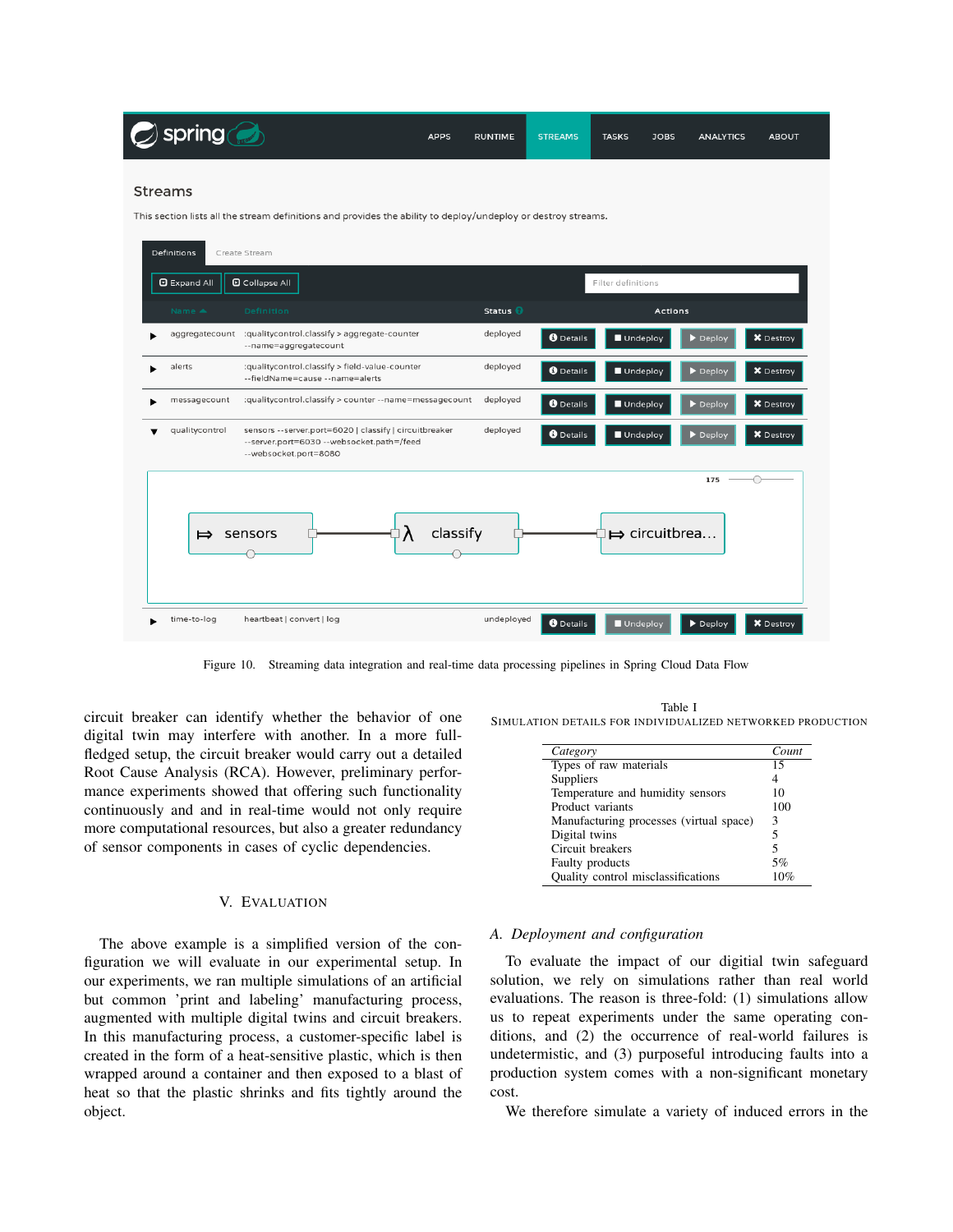Manufacturing workflow without circuit breakers

Manufacturing workflow with circuit breakers



Figure 11. The impact of circuit breakers in digital twins for cascading errors

*Quality Control* and *Optimization* digital twins (see Table I for simulation details of the test deployment) with and without the circuit breakers, and measure the effectiveness and overhead:

- *Input*:
	- Missing input due to disconnected sensors
	- Incorrect input or outliers due to broken sensors
	- Malicious input from an adversary
- *Functionality*:
	- Faulty logic or implementation error
	- Disconnected actuators or hardware failures
	- Denial of service due to data floods

The misclassification case discussed earlier is an example of a faulty logic in the functionality of the *Quality Control* digital twin (e.g. due to an outdated machine learning model used for classification). The rescheduling executed by the *Optimization* digital twin not meeting its intended efficiency or cost saving objectives (e.g. due to inaccurate simulations of the manufacturing workflow) is an example of another.

All components in the virtual space as well as the digital twins have been implemented as microservices in the Spring Cloud framework<sup>4</sup>. More specifically, the streaming data integration and real-time data processing pipelines are deployed on top of the Spring Cloud Data Flow toolkit<sup>5</sup>, as depicted in Fig. 10. For the sake of simplicity, all microservices were deployed on a single Dell PowerEdge R620 server with 2x Intel Xeon E5-2650 CPUs, 64GB of memory and 8 cores on each CPU with hyperthreading, resulting in 32 cores in total each running at 2GHz. The motivation for this deployment  $-$  compared to, for example, a distributed deployment in a Kubernetes container orchestration $6 - i$ s the ability to measure the computational overhead of our solution compared to a baseline deployment with digital twins not safeguarded by the proposed circuit breakers.

### *B. Experiments and results*

We compared the impact of forced errors (e.g. mimicking hardware and network connection failures as well as implementation logic errors in the digital twin) on the ability to prevent digital twin failures from cascading further. Fig. 11 shows the results of 3 simulations, with and without circuit breakers. It is clear that the circuit breakers do not circumvent all digital twin errors from rippling through to other connected manufacturing processes and digital twins, the impact is nonetheless significant.

In a scenario where the quality assurance digital twin (which uses a machine learning model to classify the cause of the faulty product) is wrong in 10% of the cases, the errors eventually ripple through from the *Quality Control* digital twin to the *Optimization* digital twin, causing unnecessary costly reschedulings and reoptimizations of the distributed manufacturing workflow. The same simulations with circuit breakers in place reduce this undesired effect on average with about a factor 5.

In a second experiment, we measured the computational

Performance impact of circuit breakers



Figure 12. Measuring the overhead of the circuit breakers

<sup>4</sup>http://cloud.spring.io

<sup>5</sup>https://cloud.spring.io/spring-cloud-dataflow/

<sup>6</sup>https://kubernetes.io/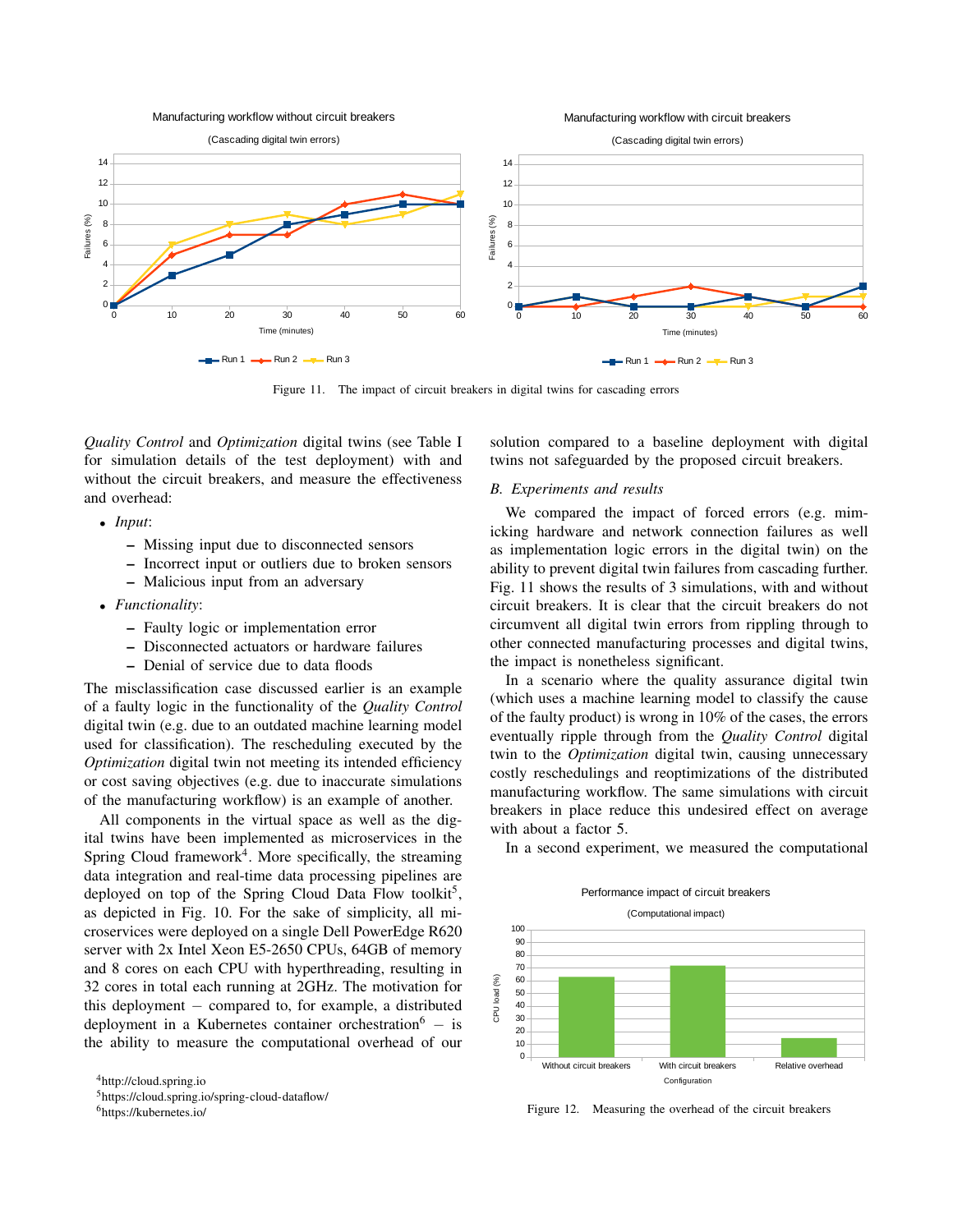overhead of the circuit breakers. As in our configuration each circuit breaker accounts for an additional microservice on our service, we expect a computational impact. For the given experiment, Fig. 12 shows the overall CPU load increasing from 64% to 72%, or a relative overhead of 15%. This relatively low performance overhead can be explained due to the computational intensiveness of the machine learning algorithm (i.e. a Random Forrest multiclass classifier) used to classify the cause of faulty products based on environmental and raw material parameters. The performance impact would be more significant if either the quality assurance method is less resource demanding, or if the circuit breaker would implement a computationally more intensive fullfledged Root Cause Analysis method.

#### *C. Validity threats and discussion*

The above experiments only provide insights of the feasibility and the main benefits of our solution. From a quantitative point of view, more statistical evidence and longitudinal studies are needed to be able to generalize to other smart manufacturing workflows. For that, we need to evaluate other scenarios considering:

- Larger distributed manufacturing processes with more complex dependencies between digital twins
- Multiple variations and implementations of circuit breakers protecting against different errors from propagating
- Different performance indicators and cost models of misbehaving digital twins, as not all errors should be treated equally

Furthermore, our circuit breakers aim to intercept local errors and prevent them from cascading to other systems and services. However, the circuit breakers themselves may  $-$  in theory − suffer from the same concerns (e.g. faulty triggering logic). Obviously, the goal is not to increase robustness and reliability by moving errors from one component to another, but rather to isolate them. The assumption made in our work is that the development of circuit breakers is less complex compared to the implementation of the digital twins that they are supposed to protect, such that the likelihood of errors in the former is lower. However, such assumptions are very hard to validate as they depend on the expertise of the process, software, and quality assurance engineers involved involved in the manufacturing workflow and cyber-physical production processes.

# VI. CONCLUSION

In this paper, we investigated the impact of digital twins in Industry 4.0 manufacturing workflows, and to what extend failures in digital twins can jeopardize smart cyber-physical production processes. Building upon previous work, we proposed to add safeguards to digital twins in the form of feature toggles and software circuit breakers that are able to trap local errors and prevent them from propagating or cascading to other systems. We evaluated our solution on a simulated manufacturing process to validate the feasibility of the proposed solution. While our experiments demonstrate a positive impact on the robustness and reliability of the manufacturing workflow  $-$  and this with a limited performance overhead – further experiments are necessary to generalize the results to derive reusable insights, lessons learned and best practices.

One limitation of work is that it only traps errors and prevents them from propagating further, but it offers no mechanism to actually resolve them. Future research tracks could explore whether circuit breakers can help engineers reduce the Mean Time to Resolve (MTTR) in a realistic networked production environment.

### ACKNOWLEDGEMENTS

This research is partially funded by the Research Fund KU Leuven. Work for this paper was supported by the European Commission through the H2020 project EXCELL (http:// excell-project.eu/) under grant No. 691829. Work for this paper was supported by VLAIO through the SBO DiSSeCt project under grant No. IWT 150038.

#### **REFERENCES**

- [1] M. Knappmeyer, S. L. Kiani, E. S. Reetz, N. Baker, and R. Tonjes, "Survey of context provisioning middleware," *IEEE Communications Surveys Tutorials*, vol. 15, no. 3, pp. 1492–1519, Third 2013.
- [2] J. Lee, B. Bagheri, and H.-A. Kao, "A cyber-physical systems architecture for industry 4.0-based manufacturing systems," *Manufacturing Letters*, vol. 3, pp. 18 – 23, 2015. [Online]. Available: http://www.sciencedirect.com/science/ article/pii/S221384631400025X
- [3] A. Gilchrist, *Industry 4.0: The Industrial Internet of Things*, 1st ed. Berkely, CA, USA: Apress, 2016.
- [4] S. Karnouskos, A. W. Colombo, T. Bangemann, K. Manninen, R. Camp, M. Tilly, P. Stluka, F. Jammes, J. Delsing, and J. Eliasson, "A soa-based architecture for empowering future collaborative cloud-based industrial automation," in *IECON 2012 - 38th Annual Conference on IEEE Industrial Electronics Society*, Oct 2012, pp. 5766–5772.
- [5] L. Monostori, B. Kádár, T. Bauernhansl, S. Kondoh, S. Kumara, G. Reinhart, O. Sauer, G. Schuh, W. Sihn, and K. Ueda, "Cyber-physical systems in manufacturing," *{CIRP} Annals - Manufacturing Technology*, vol. 65, no. 2, pp. 621 – 641, 2016. [Online]. Available: http://www. sciencedirect.com/science/article/pii/S0007850616301974
- [6] P. K. Verma, R. Verma, A. Prakash, A. Agrawal, K. Naik, R. Tripathi, M. Alsabaan, T. Khalifa, T. Abdelkader, and A. Abogharaf, "Machine-to-machine (m2m) communications," *J. Netw. Comput. Appl.*, vol. 66, no. C, pp. 83–105, May 2016. [Online]. Available: http://dx.doi.org/10.1016/j.jnca.2016.02.016